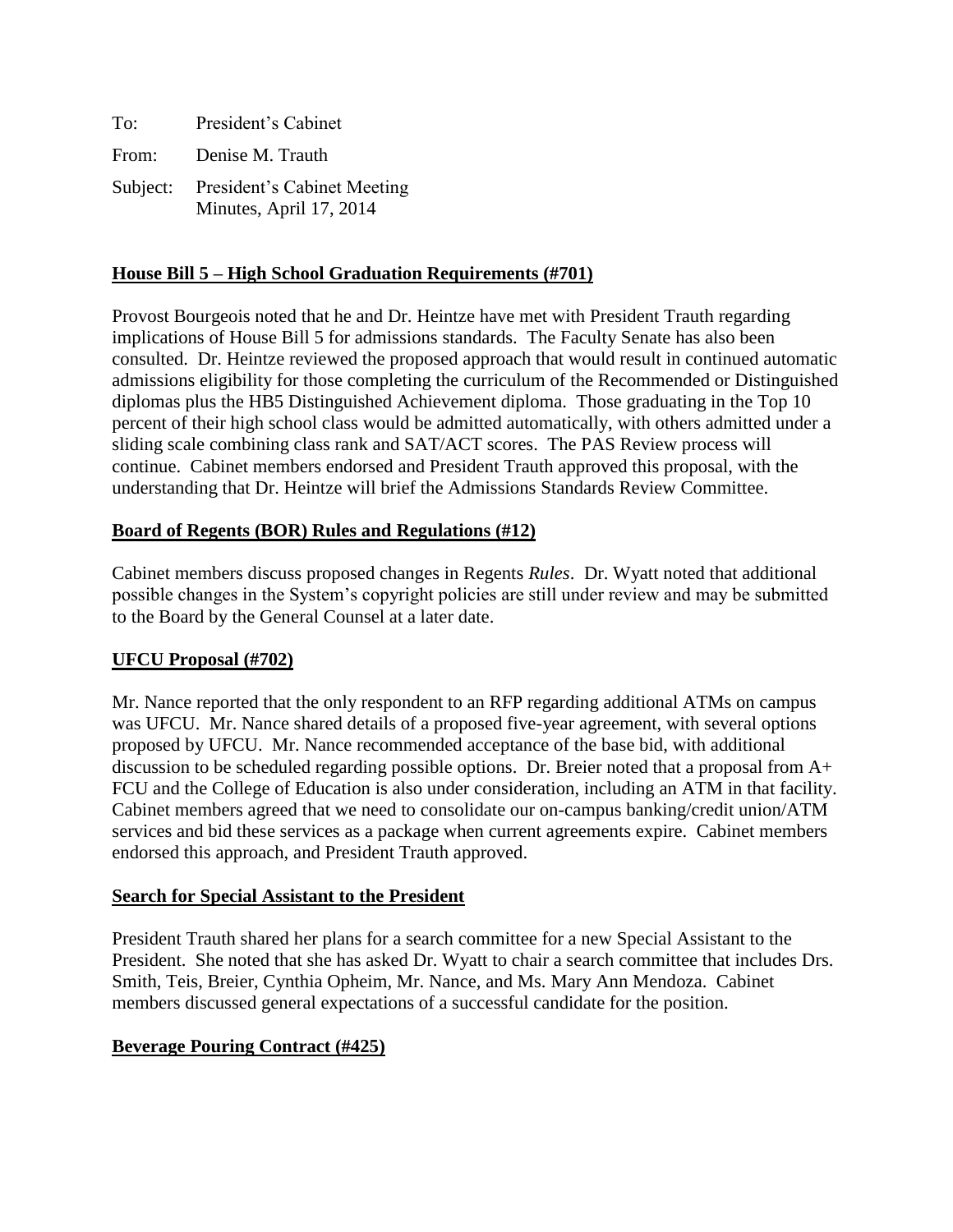Mr. Nance reported that the current beverage pouring contract expires on May 31, 2015. We will begin developing the bid criteria for the next contract soon, with a goal of taking a recommended new contract to the November 2014 Board of Regents' meeting. Mr. Nance will create a review committee including representatives from Auxiliary Services, Athletics, the LBJ Student Center, Housing and Residential Life, and University Advancement. Cabinet members noted that the last time contracts were bid, the beverage contract and the vending contract were bid separately. They agreed that this time we should bid these contracts together, allowing bidders to separate these two areas in their responses. Mr. Nance will serve as the point person for this bidding process.

## **Campus Disaster Procedures (#558)**

Dr. Smith reported that the RAVE system now has 28 percent student participation, but we no longer need carrier information to enter student information. Cabinet members agreed that we should collect cell phone numbers for emergency use, and agreed that for freshmen, Housing and Residential Life could be a good data collection point for emergency use only; the PACE Center was recommended as another data collection point. Cabinet members agreed we should seek to maximize participation in the RAVE System.

#### **Football (#601)**

Dr. Teis reported that we now have a plan for the Navy Alumni Association to set up their tent at one end of the Track Stadium at the Navy football game on September 13, 2014. Mr. Matt Peters in Athletics is our contact for the Navy Alumni tent. Dr. Teis will provide the Navy Alumni Association contact person's information.

#### **President's Update (#556)**

President Trauth reported that she has collected the information she needs about staff positions. However, she believes that we need to consider other budget issues simultaneously including budget backfilling needs for university vehicle parking charges, possible video camera charges, door access maintenance charges, etc.

#### **Significant Issues (#01)**

Provost Bourgeois reported that the Center for Multicultural and Gender Studies will become the Center for Diversity and Gender Studies

Dr. Smith reported that the Senior Reviewer for UPPS 07.10.06, Procedures for Responding to Student Complaints, will move from Student Affairs to Academic Affairs.

#### **Bobcat Stadium (#596)**

Dr. Teis reported that Athletics staff members are working with San Marcos High School on a contingency plan for the use of Bobcat Stadium for high school football games in case construction on their new stadium is not complete prior to the fall football season.